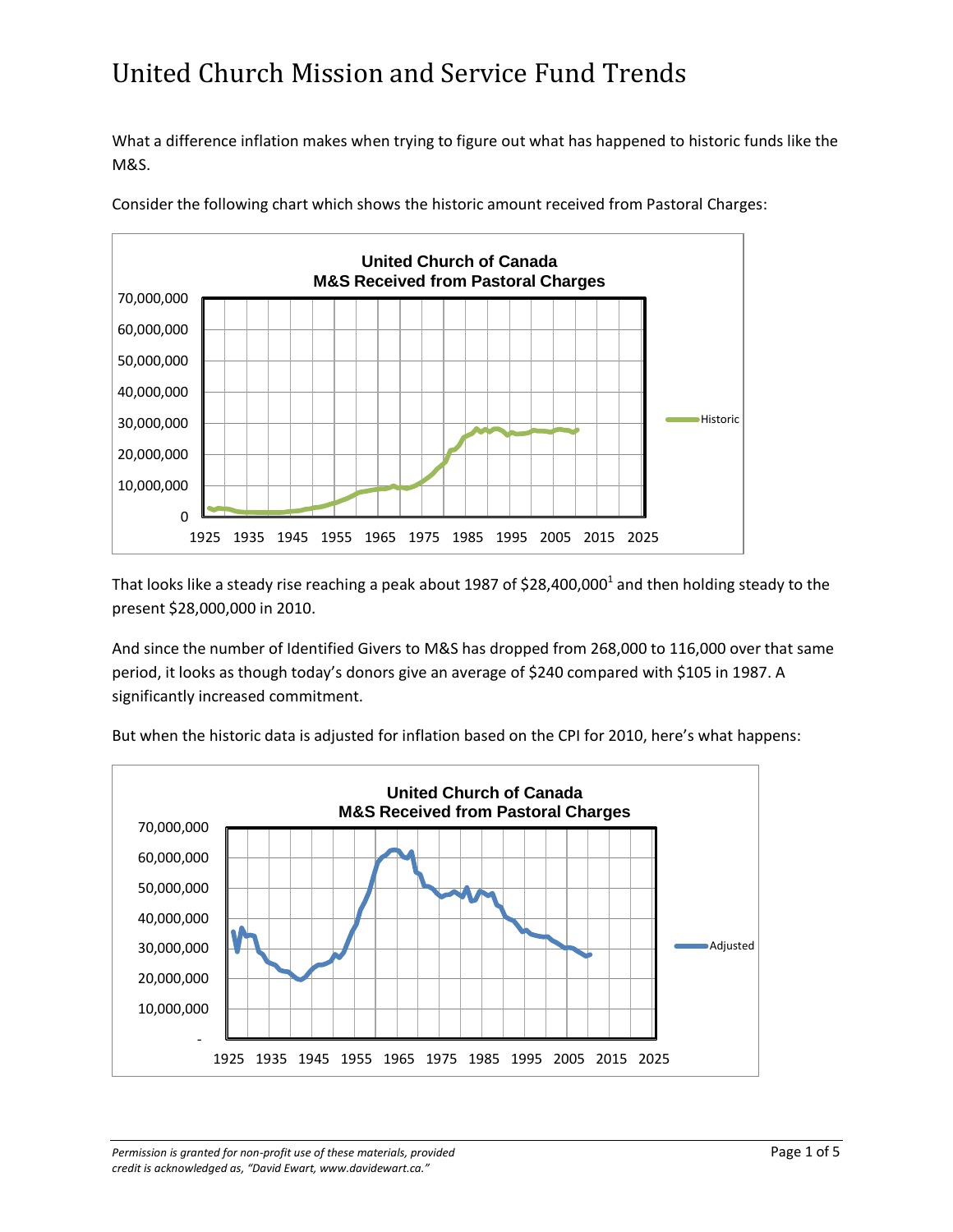Now we see the effect of Depression during the 1930's, and the growth of the post-World War II period, peaking in 1964 at \$62,700,000 (in 2010's dollar values).

And by today's values, the M&S has declined from the 1964 peak by \$34,700,000 or 55%. This data helps explain the inability of the M&S Fund to maintain the level of programs from the 1960's – or 1980's or 90's for that matter.

The average 1987 donation is \$180 compared with today's \$240. Still a notable increased commitment.

When the UCW was formed in 1962, donations to M&S from its groups were also tracked as shown in the chart below.



Including the donations from the UCW, the total M&S has declined from a peak of \$75,700,000 in 1964 to \$29,800,000 in 2010; a decline of \$45,900,000 or 60%. Ouch.

And if the trend for the past 10 years does not change, UCW offerings for M&S will reach zero in 2022, and the Total M&S will be \$19,000,000 in 2025; a further decline of \$10,800,000 or 35%.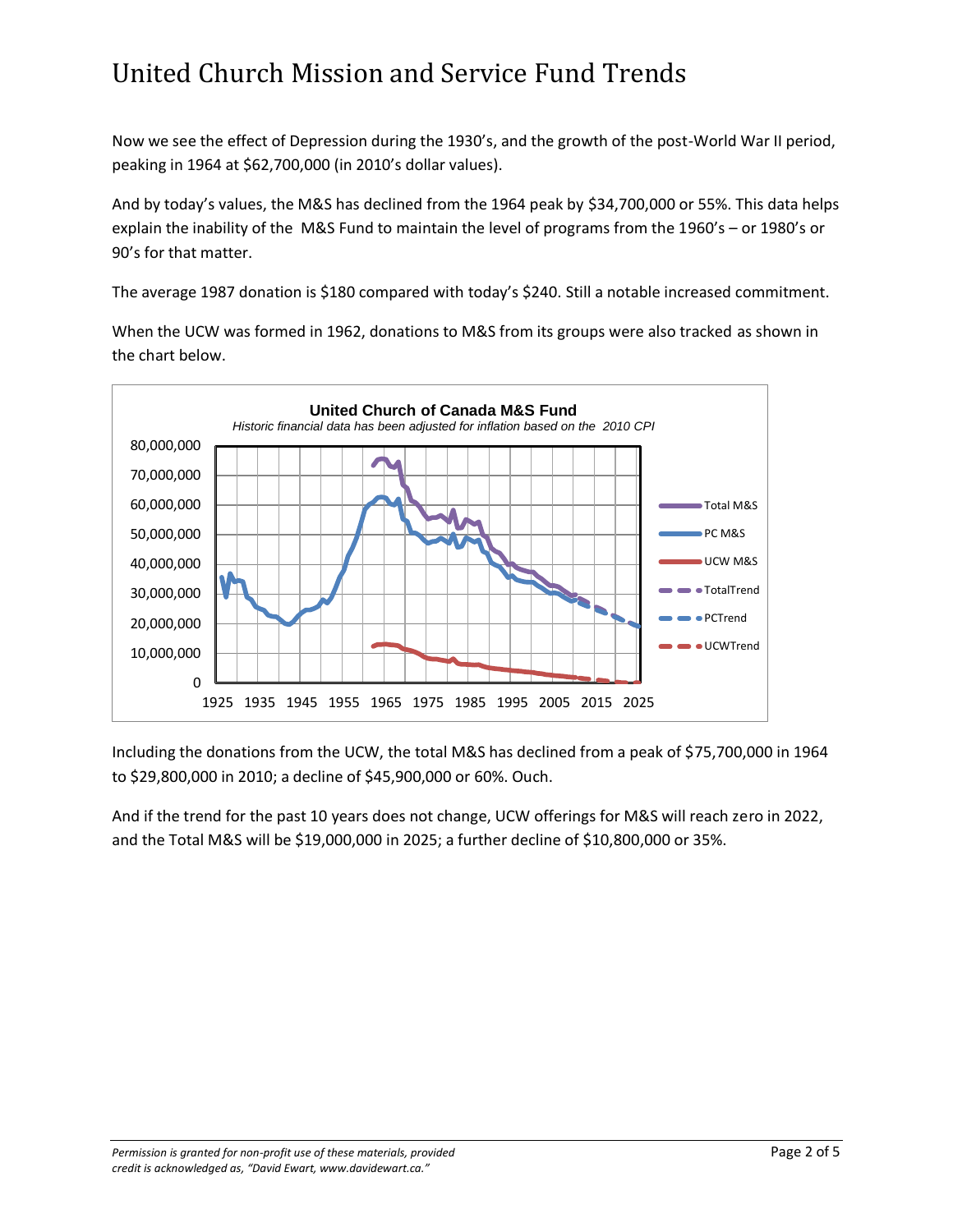The chart below shows the number of Identifiable Givers to Local Expenses (Line 18) and to M&S (Line 19). The shape of the graphs is similar to other data for attendance, total givings, etc.

The number of Givers to Local Expenses rose from 265,000 in 1945 to a peak of 543,000 in 1961. The number in 2010 is 258,000 a decline of 285,000 or 52%. If the trend for the past ten years does not change, the number in 2025 will be 166,000, a further loss of 92,000 or 36%.

The number of Givers to M&S rose from 144,000 in 1945 to a peak of 374,000 in 1962. The number in 2010 is 116,000, a decline of 258,000 or 69%. If the trend for the past ten years does not change, the number in 2025 will be 63,000, a further loss of 53,000 or 46%.

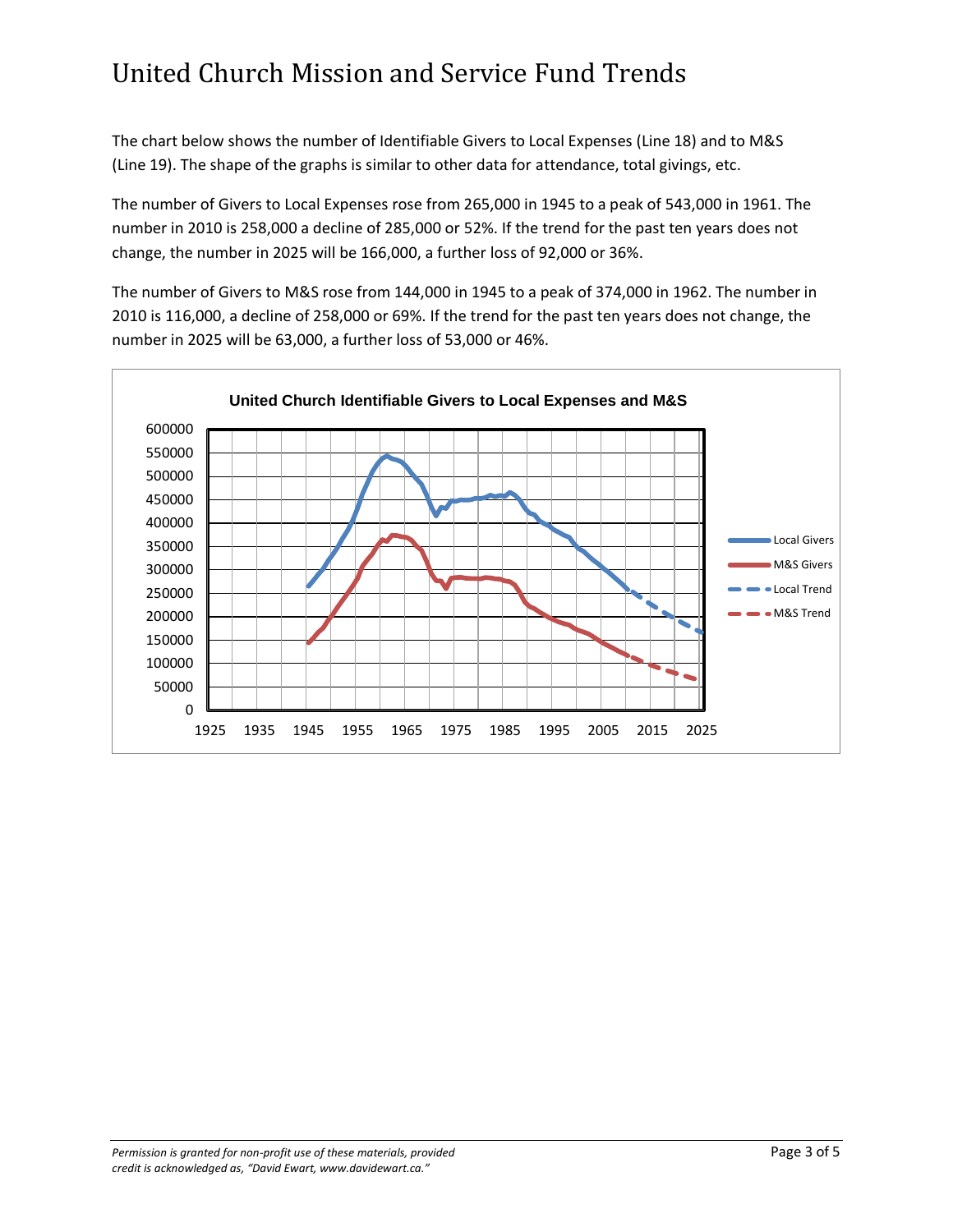While the Total Raised for All Purposes by Congregational Givings (Line 32A) has also been steadily declining since 1964, we can see from the following chart that in 1982 the M&S Received from the Pastoral Charge (Exclusive of UCW) (Line 36) fell below 16% of the Total Raised to 11% in 2010. If the trend for the past 10 years does not change, the percentage will decline to 8% in 2025.



The chart below comparing Identifiable Givers to M&S (Line 19) as a percentage of Identifiable Givers to Local Expenses (Line 18) shows that at its peak in 1962 there were 7 M&S Givers for every 10 Givers to Local Expenses. This has been followed by decades of decline mixed with decades of holding steady. The ratio in 2010 is 4.5 M&S Givers for every 10 Givers to Local Expenses. If the trend for the past 10 years does not change, this ratio will decline to 4.0 M&S Givers for every 10 Givers to Local Expenses.